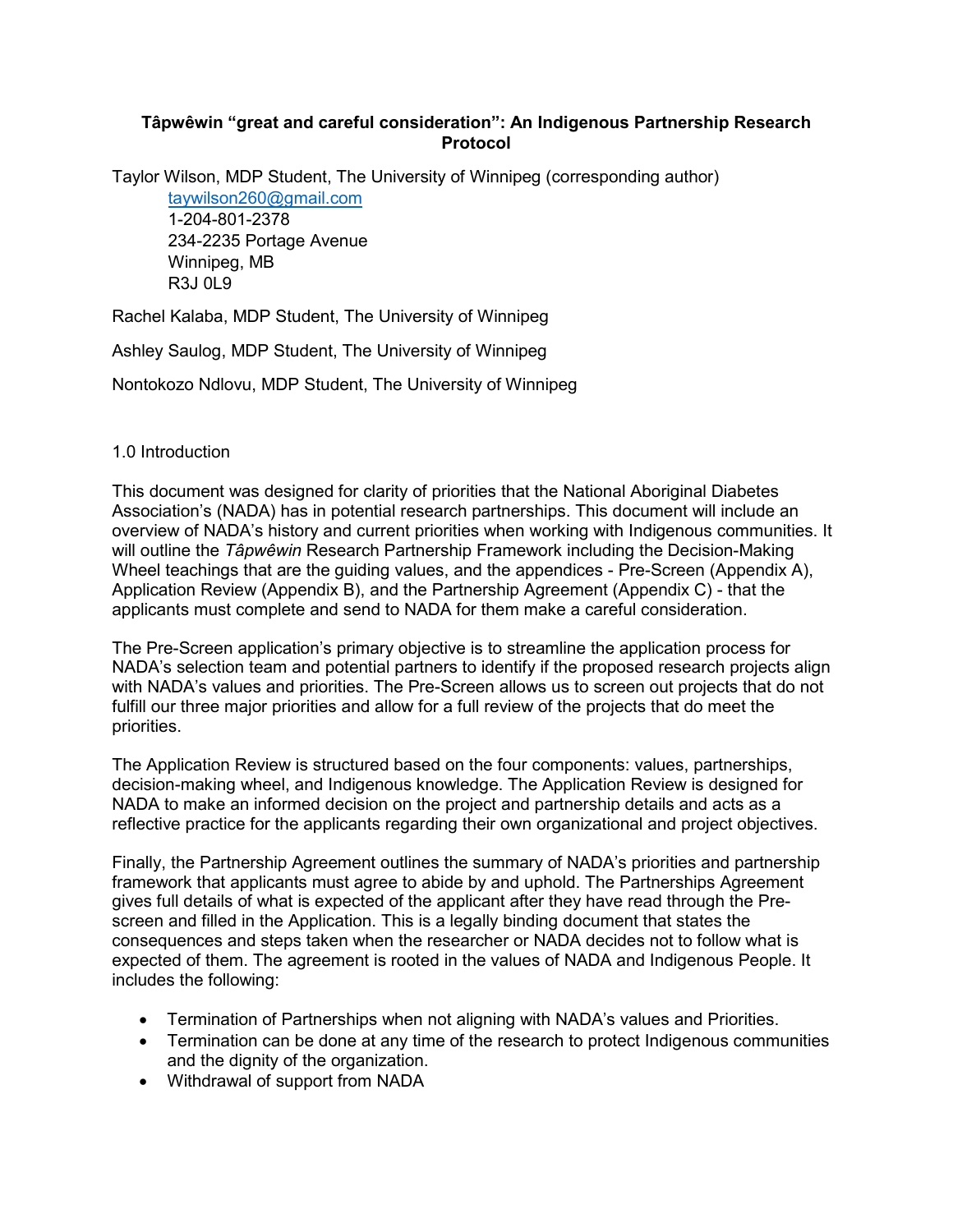• NADA should also adhere to these terms and that the researcher can withdraw from the research when NADA does not uphold these priorities.

The conclusion will summarize that utilizing a research partnership framework is essential for NADA and Indigenous communities to prioritize communities, continue reconciliation work, and further self-determination in diabetes research.

### 2.0 National Aboriginal Diabetes Association

NADA works to "address diabetes and promote healthy lifestyles among Indigenous peoples, gives information and resources for Indigenous peoples with diabetes and their families, communities and health care providers, programs and services for Indigenous people affected by diabetes" 1 . For the past 24 years, NADA has been the only organization providing resources and fighting injustices of Indigenous people on issues of diabetes.

NADA aims to protect the dignity of communities, by providing resources for people to be more informed and aware of diabetes. NADA expressed concerns of having researchers who want to partner with them to research in Indigenous communities, but they often exclude them in findings and publishing of the findings. This contributes to publications that exploit Indigenous communities. Wilson explains that there is a need for researchers to have relational accountability with communities and participants as this will help in what should be disclosed and what not to be disclosed to the public $^2$ . Researching in Indigenous communities means interfering with peoples' day-to-day activities to get the information they are looking for. While researchers may not be aware of valuable and sacred knowledges in the community, much about Indigenous people has been exploited, breaking the trust of the researcher to participant or community.

Thus, this protocol serves to protect Indigenous people and their knowledge and stories. This protocol will help NADA and research participants to agree on partnership expectations.

#### *2.1 The National Aboriginal Diabetes Association's Priorities*

Understanding NADA's concerns, researchers wishing to partner with them should align with NADA's priorities. The following section further discusses these priorities and how they align with NADA.

#### **Reconciliation**

What is reconciliation? It means the bringing together of Indigenous peoples and Canadian settlers to repair relationships and come to shared understandings about the history and selfdetermined future of Indigenous peoples. This means working to overcome inequalities between Indigenous peoples and Canadian settlers, including poverty and income, health, living standards, life expectancy, and prejudice and racism $^3$ . Reconciliation aims at building relationships and trust between Indigenous and non-Indigenous people. NADA, the only organization representing Indigenous people with diabetes, aims at reconciling people with the information and findings collected in Indigenous communities, to aim at reconciliation and improvement rather than exploitation and discrimination.

• Research that will realize that the roots of diabetes are not self-inflicted but colonially inflicted to Indigenous peoples. (Call to Action 18)4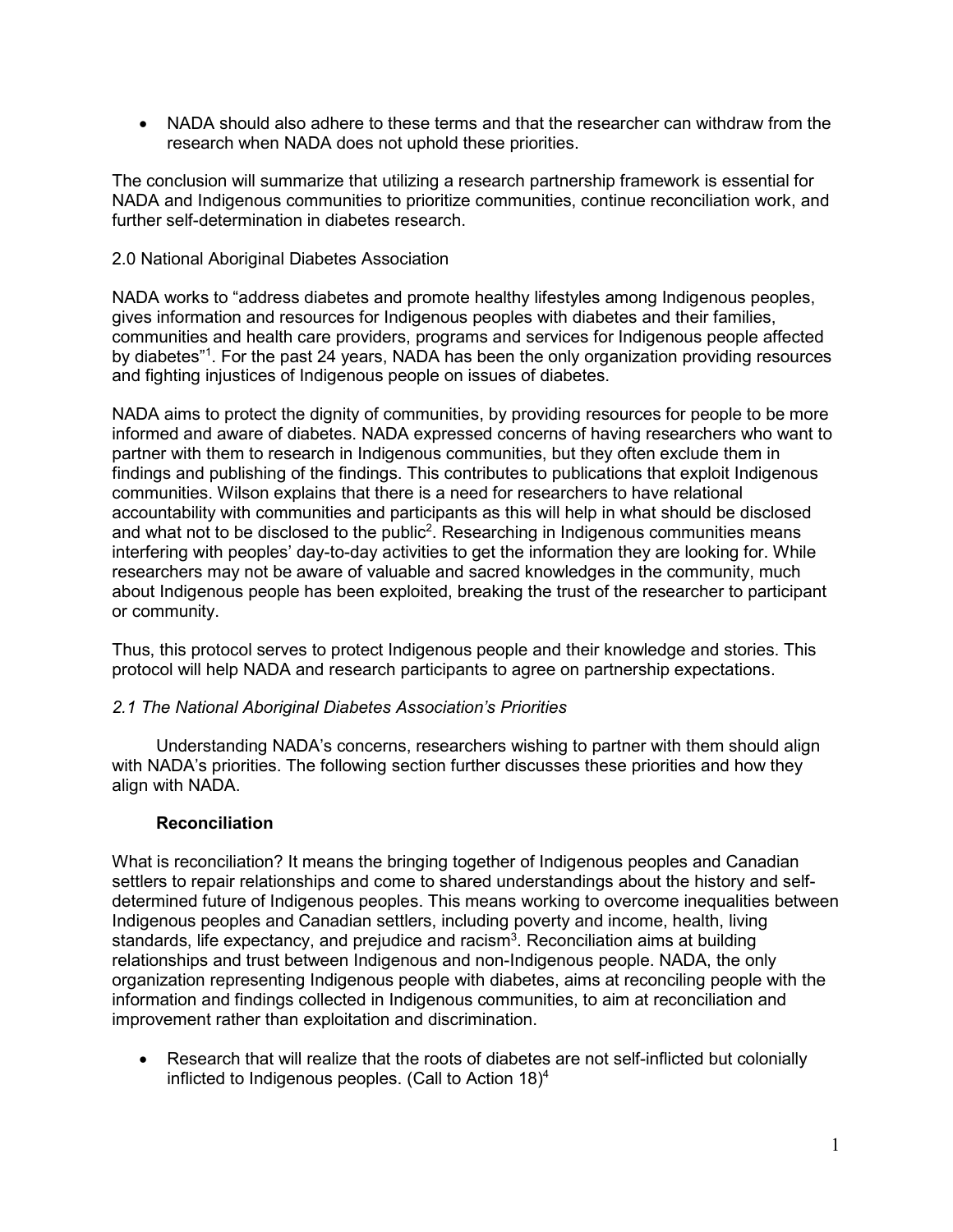- Research that aims at advocating the government to improve Indigenous people's wellbeing. (Call to Action 19)4
- Research that will follow the four R's respect, responsibility, reciprocity, and relationality. All these, act towards reconciliation and progress.
- Research that will respect the values of Indigenous peoples and make them their guidelines during research.

First Nations, Inuit and Métis are diverse populations whose health is affected by the myriad social determinants of health, as well as a complex history of colonialism, racism, oppression, and starvation. Social determinants have a significant impact on disease and recovery experiences within these communities.

# **Self-Determination**

Henderson defines self-determination as, "Indigenous self-government where there is the formal structure through which Indigenous communities may control the administration of their people, land, resources and related programs and policies, through agreements with federal and provincial governments" 5 . NADA encourages self-determination for all communities to have the right to accept the research they want to be done and how they want it to be carried out.

- Research that will consult and be given consent by individuals, communities, and leadership where appropriate before conducting their research.
- Research that will respect leaderships, that exist beyond a political level, found in Indigenous communities.
- Research that will be community driven. (Call to Action  $19)^4$

# **Prioritize Indigenous Peoples**

Prioritizing Indigenous peoples and acknowledging them as the original inhabitants and caretakers of this land which is now called Canada $^3$ . Realizing that Canadian policies have continuously oppressed Indigenous people, leading to social problems, the move towards reconciliation and self-determination is navigating the priorities of Indigenous peoples, their wellbeing, communities and relations.

- Researchers need consent from Elders and the community at large to carry out their research stating clearly what they would be doing.
- The researcher should truthfully, and be held accountable to, disclose only what the community has agreed to be published.
- Researchers need to see the importance of Indigenous Knowledge and should be willing to have the community and Elders as co-authors.
- The researcher should be aware of Indigenous values and respect them throughout the research.

3.0 Purpose of Indigenous Focused Research Guidelines

NADA envisions diabetes-free communities that promote healthy environments and prevent and manage diabetes through partnerships with communities and organizations. We have been approached by numerous research projects by national organizations and charities interested in our support investing in diabetes research among Indigenous communities. The primary issue that we recognize among the proposals asking for our support is that the organizations are not using an Indigenous research framework to approach working with Indigenous communities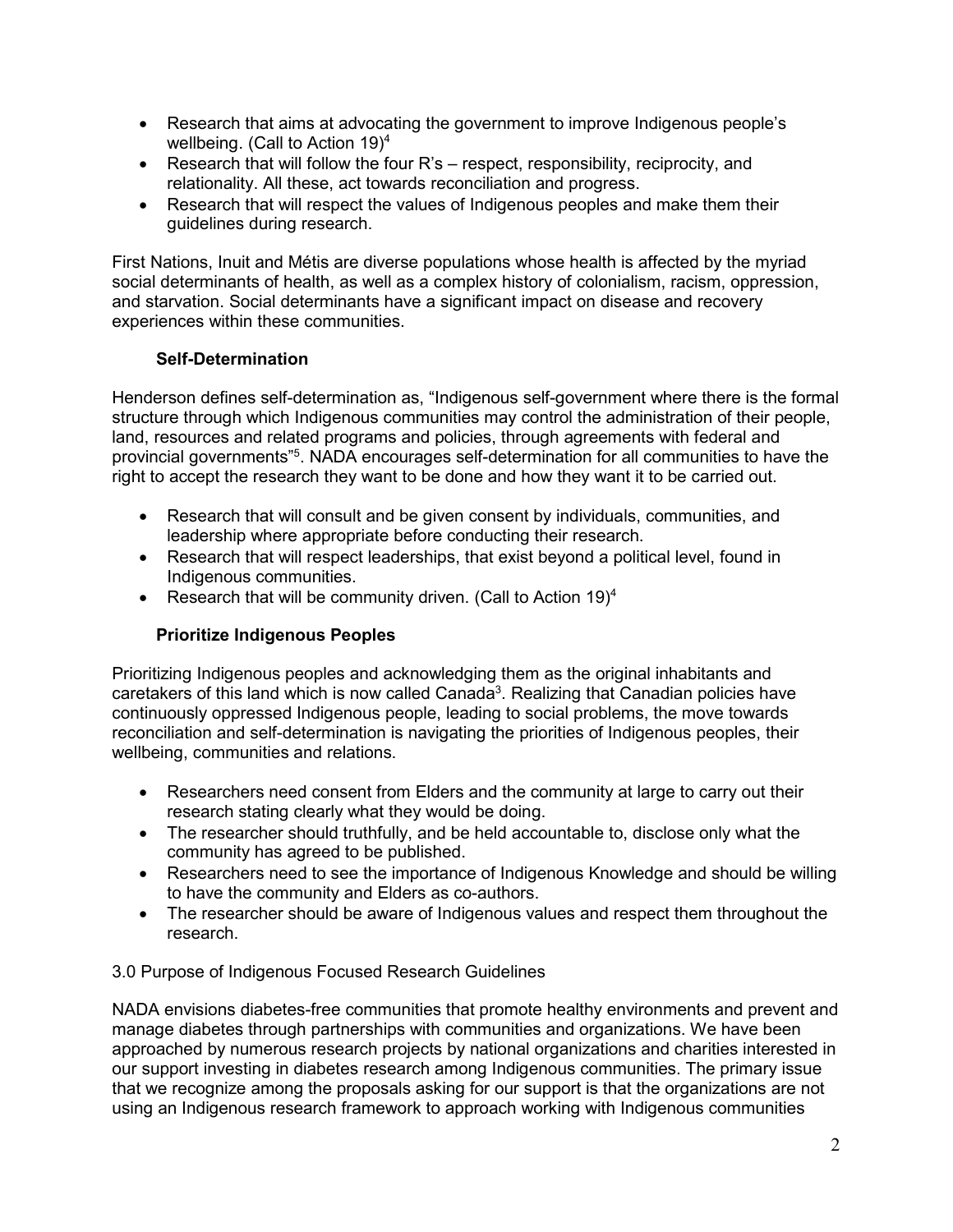about diabetes. Research itself is a highly institutionalized system that should enable, heal, educate, be self-determining, and be informed by and respect the community $^6$ . By not abiding by an Indigenous research framework, organizations are undermining the value of Indigenous knowledge in diabetes research and thus not aligning with NADA's values of reconciliation between Indigenous and non-Indigenous people, self-determination of research and programming involving their communities, and Indigenous communities being involved in research and programming processes that directly and indirectly affect their communities. As Kovach explains, knowing the protocols means ensuring that the activities reflect the community's teachings and are done well<sup>7</sup>. NADA has developed an Indigenous research protocol that is inspired by the decision-making wheel teachings and allows for NADA to address the importance of utilizing Indigenous research methodologies as a tool for challenging organizations to position their research interests in Indigenous knowledge. NADA has named the research protocol *Tâpwêwin* to explain First Nations laws that require striving to discuss such subject matters with great and careful considerations of potential partnerships between NADA, communities, and other organizations.

## 4.0 The Decision-Making Wheel as an Indigenous Research Partnership Framework

Carlson describes the importance of using "research methods that seek to equalize power, embrace humility, emphasize critical reflexivity, attend to subjectivity and emotion, promote the participation and self-determination of research participants and communities, engage in accountable relationships, give and share reciprocally, share control and ownership, and collaboratively contribute to social change"8 . The decision-making wheel is based on the concept of Indigenous research frameworks, and it is a model for inclusion in research when working with Indigenous communities. According to Kovach, Indigenous research frameworks describe research methodologies that encompass tribal or Indigenous epistemologies<sup>7</sup>. This is the basis of why the decision-making wheel was chosen as the foundation for our Indigenous research framework. In relation to Indigenous epistemologies, the focus is bringing culture, Indigenous way of knowing and overall 'self- in-relation'7 . The decision-making wheel was adopted from *Full Circle: First Nations, Métis, Inuit Ways of Knowing* created by the Ontario Secondary School Teachers' Federation (OSSTF)<sup>9</sup> (See Figure 1).



*Figure 1 - Full Circle: First Nations, Métis, Inuit Ways of Knowing (Ontario Secondary School Teachers' Federation, 2012)*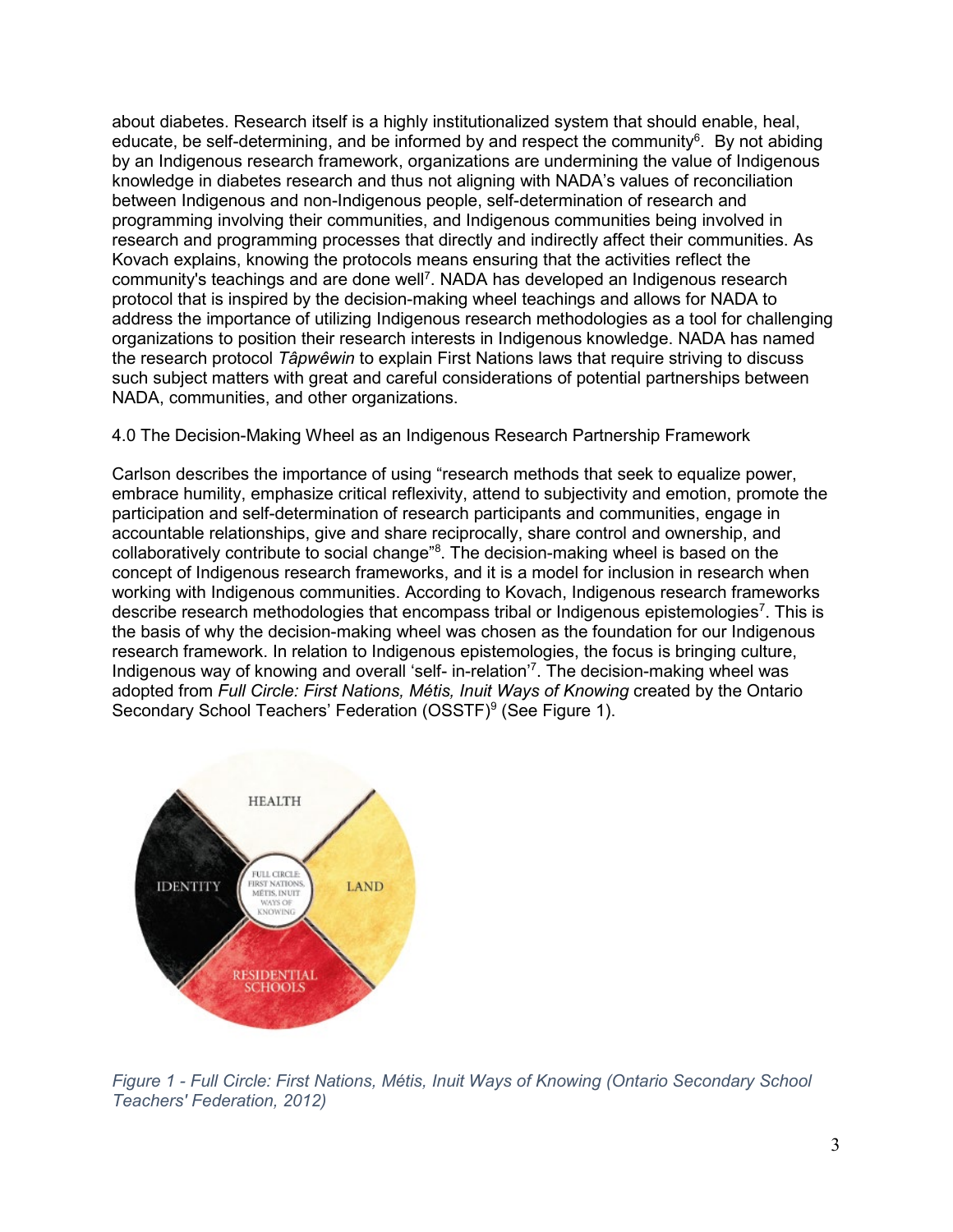The project was aimed at addressing the current shortage of curricular materials that focus on First Nations, Métis and Inuit history and culture. Furthermore, this model was adopted from the symbol of the circle or medicine wheel which was used throughout. It is important to note that not all First Nations, Métis or Inuit peoples use the medicine wheel, but it is useful as an organizational tool and provides a holistic and balanced approach and a model that can embrace researching with partners. According to the OSSTF the concept of the decision-making wheel refers to the unending journey that many Indigenous peoples continue to find themselves on as they claim and reclaim their culture, their land, and their identity<sup>9</sup>.

According to Ross the medicine wheel can be used for reflecting on one's life and striving for a balance that the wheel presents through four equal parts<sup>10</sup>. It's an imaginary circle upon which everything can be plotted. The concept is one which one can see themselves positionally rather than occupying a specific moment in linear time. As a result, space may replace time in selfdetermination, and used holistically the medicine wheel is supposed to be a teaching tool.

We picked this model based on the historical understandings that Indigenous peoples and communities are among the most studied on earth $2,6,11$ . Furthermore, this model encompasses Indigenous beliefs, values, and customs as part of the research process and thus the research becomes inherently Indigenous. Wilson narrates that an important aspect of the emerging styles of research is that Indigenous peoples themselves decide when and where they are studied<sup>10</sup>. Furthermore, as an Indigenous research paradigm grows and evolves, there is need to go beyond the tendency to compare with mainstream research, and the need to develop theory, practice and methods that are uniquely Indigenous, this is what our model is working to achieve in totality.

This model of research allows encompassing of Indigenous worldviews and 'being.' The concept chosen does not only allow Indigenous worldviews, but incorporates cosmology, worldview, epistemology and ethical beliefs $^2$ . In this methodology, the circle is often seen and never ending, this is further supported by other scholars who have referred to the circle as a form of teaching or a healing circle<sup>10</sup>. We adopted the circle to acknowledge that Indigenous epistemologies are ongoing processes of research, learning, and re-learning.

In choosing the decision-making wheel as a conceptual framework, we acknowledge that conceptual frameworks make visible the way we see the world. Within this research framework we aim to provide insight into the researcher's belief about knowledge production, and how these beliefs will impact the research project. The content and form of conceptual frameworks assist in illustrating the researcher's standpoint, and therefore giving the reader insight into interpretative lens that influences the research. Kovach notes the connection between conceptual frameworks and the interpretation of findings<sup>7</sup>. She quotes anti oppressive researchers Potts and Brown — "we carry our framework, which is not inherently good or bad, around with us and it is through this framework that we view the data"<sup>12</sup>. In acknowledging this concept and making it visible, it becomes an individual and collective process. Therefore, in our analysis, we note that the conceptual framework of the decision-making wheel is one that encompasses theoretical epistemologies or research frameworks. This type of process is one that unifies the above frameworks into Indigenous research. Kovach acknowledges such a process when dealing with research as necessary and that research is an act of searching, and so should be one that engages all cultures and be informed by that culture<sup>7</sup>.

Qualitative Indigenous research should be reflexive as well as reflective<sup>7</sup>. This model allows both reflective and reflexive practices. Furthermore, this is a model that offers an opportunity to decolonize the western components of partnerships. The introduction of Indigenous knowledge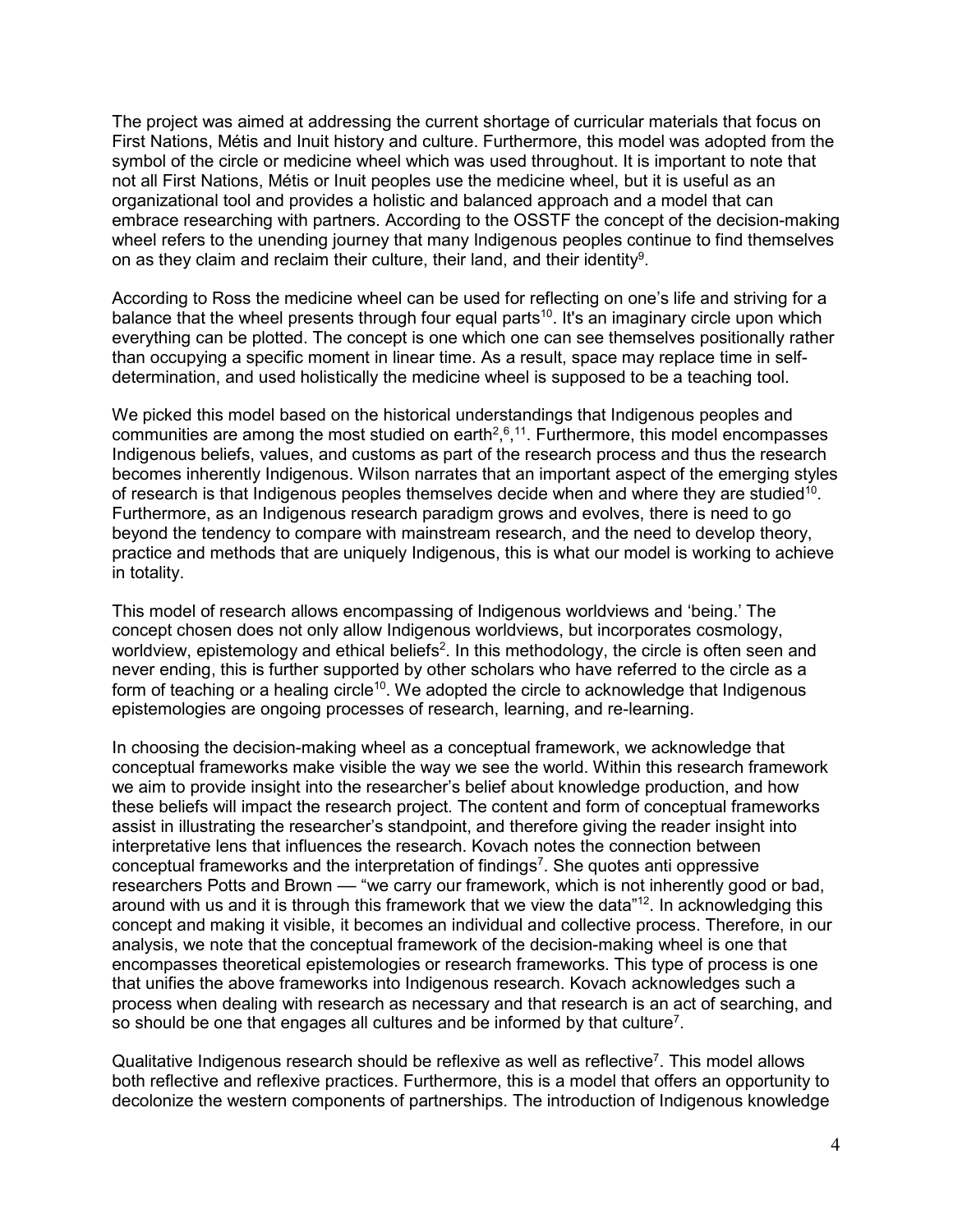in any form of academic discourse (research or otherwise) must ethically include the influence of colonial relationships and thereby introducing a decolonizing perspective. This model aims to improve the way research is done with and for Indigenous peoples, by not assuming to come to study Indigenous problems but instead to come and work and research with Indigenous communities and in that process, create partnerships<sup>6</sup>. In reflecting on the decision-making wheel as a research framework, Kovach notes that researchers have a task of applying conceptual frameworks that demonstrate the theoretical and practical underpinnings of their research, and, if successful, these frameworks illustrate 'the thinking' behind 'the doing'<sup>7</sup>. Therefore, it is imperative that in our framework we acknowledge that the illustration is based on a practical way of creating partnerships with and for Indigenous communities that allows the 'thinking' and the 'doing' to take place.

### 5.0 Research Guidelines – *Tâpwêwin*

### *5.1 Tâpwêwin and the Framework Wheel*

The title of this framework, *Tâpwêwin,* was chosen for two reasons. The first reason was based in its translation. The name of this framework is a Cree word meaning "speaking the truth" or "speaking with precision and accuracy". The tangible part of this framework is its application process (see Appendices A-C). This application was designed to help NADA determine whether a partnership with interested researchers would be of benefit to Indigenous peoples and themselves. This application process requires researchers to be as transparent and honest as possible – speaking the truth. They are held accountable to their word as put out in the application through the Partnership Agreement (see Appendix C). The second reason *Tâpwêwin* was chosen was in its context. The word is often spoken in relation to treaties or partnerships. When treaties are signed, signatories are obligated to speak with *Tâpwêwin*13. This allows them to discuss the treaties with great and careful consideration. The use of *Tâpwêwin* implies that the partnership between NADA and researchers are ones that are made with great and careful consideration.

The framework was created in the image of a circle for many reasons. The circle signifies a continuum and holism. In many Indigenous cultures, a circle is a sacred concept, for example the medicine wheel. It represents balance, reciprocity, cohesion, and renewal. Central to our framework is values. When values are centered, everyone understands where each are coming from and can be accountable to and respectful of each other's, and their own, values. The next layer of the framework is relationships. These relationships are built based on mutual respect and accountability. They are also equal in their power. No one partner is above the other. Once relationships are formed, we move to the decision-making wheel. This wheel represents the research process. These parts are then embedded in Indigenous knowledge. They should not exist outside of them or it can create imbalance. Then finally, throughout the entire wheel, we are always considering respect of others, research that is relevant and relational, being reciprocal in our relationships, and exercising responsibility over our own lives<sup>14</sup>.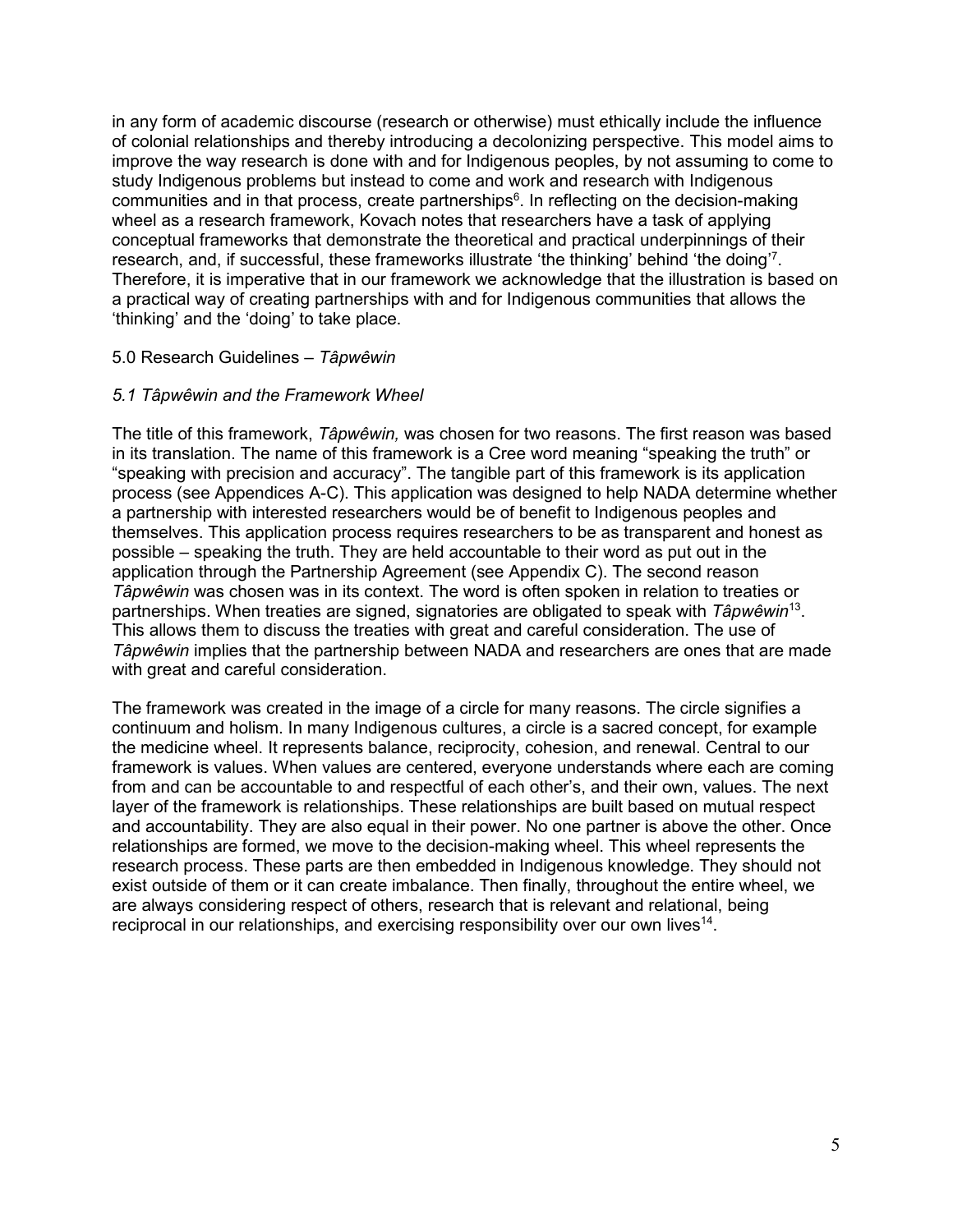

*Figure 2 - Tâpwêwin Research Protocol Wheel*

## *5.2 Values*

To establish if a relationship with you as a researcher is an appropriate partnership, NADA would like you to share the values that influence your research. Some research methodologies regard values as barriers to research, but in Indigenous research methodologies, these values are integral to their success. Openly declaring these values is reflexive, and we believe that positioning yourself through your values allows us to understand your interests and intentions<sup>6</sup>. Research that does not reinforce, or at the very least, respect, both NADA's and Indigenous people's values can be dangerous in that it does not support self-determination, reconciliation, and it denies Indigenous existence. By acknowledging your values, you are showing personal integrity and collective responsibility to our relationship.

# *5.2 Relationships*

Relationships are an integral part of doing research, especially with Indigenous populations. The history of relations with Indigenous and non-Indigenous peoples in Canada has been tumultuous, and in an era of reconciliation and decolonization, it is essential these relationships are equal, accountable, collaborative, and reciprocal<sup>7</sup>,<sup>8</sup>. Communities, partners, and researchers are equal partners, and the whole purpose is to create equality within the research paradigm. This is to reduce the problem of a dominant scientific approach to Indigenous research. The relationship you enter with NADA is very much akin to a treaty. In First Nations traditions, these treaty relationships are governed by laws, values, and principles between the Creator and  $us^{13}$ . Establishing a relationship based on these protocols builds trust between all parties. Through sharing all partnerships and each partners' roles and responsibilities in your project, NADA is better able to understand our role and responsibilities to you as a partner and see how we are all connected and accountable to one another.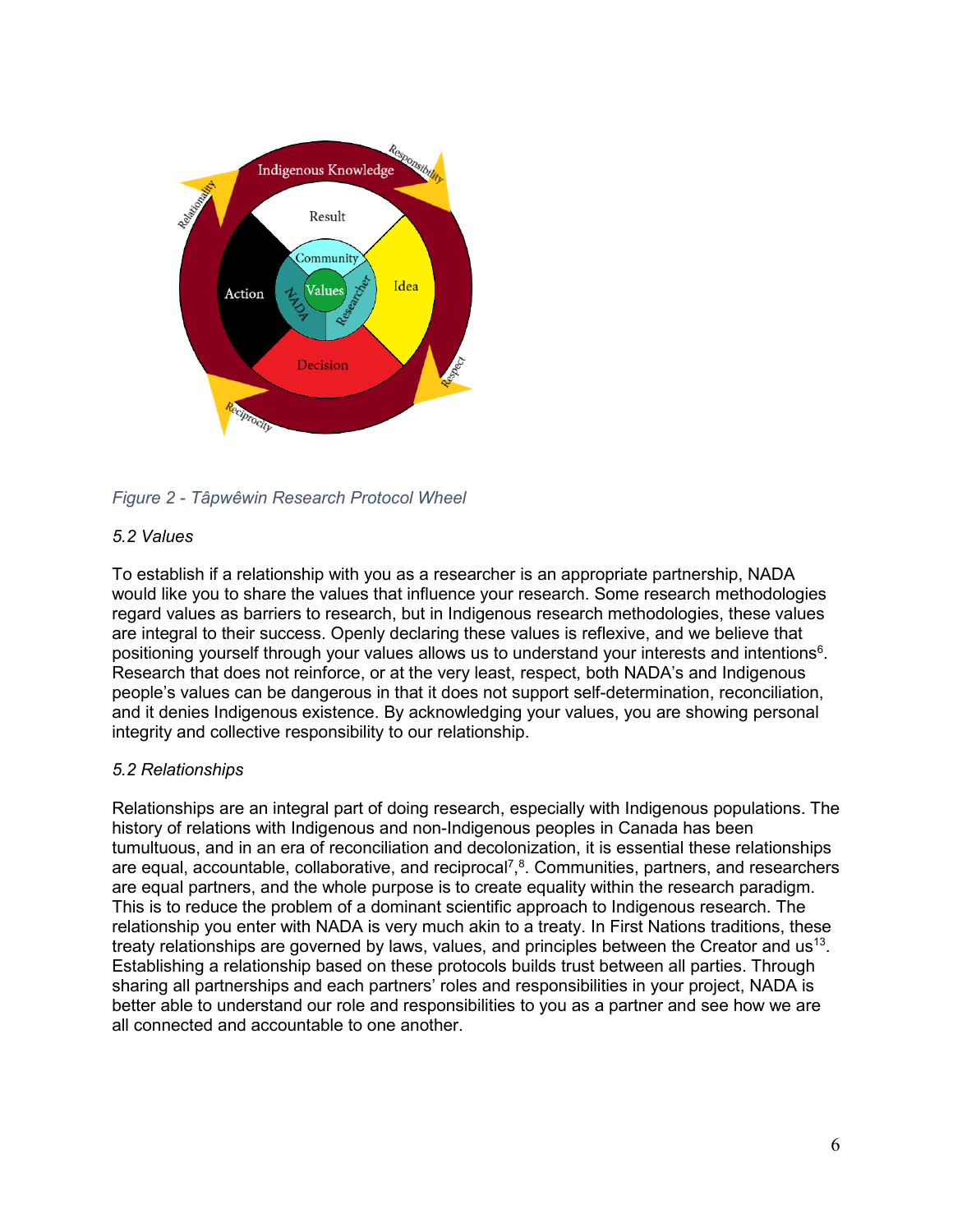### *5.3 The Decision-Making Wheel*

There are four quadrants in the decision-making wheel. Each quadrant represents a different process that occurs during the timeline of a research project.

**Idea:** This quadrant represents the inception of a research project. The idea quadrant is situated in the Eastern doorway. This doorway represents the spring, the beginning of a journey. Research ideas can stem from previous research, grow out of interest, or more importantly, be brought to the attention of a researcher by a community. It is important that NADA understands where your research idea comes from so we may know if it is community-based (involving a community but brought in from the outside) or community-driven (self-determined by the community).

**Decision:** This quadrant represents the second stage of a research project – where you are planning, applying for ethics and funding, and making big decisions around your project. This quadrant is situated in the Southern doorway. This doorway represents the summer, when everything is new and growing quickly. This is the stage of research where the most important decisions are made, you are consulting partners and community members. Here is where your project is set up for success of failure. It is important that NADA understands your processes and plans so they can know whether they will play a role in guiding your project.

**Action:** This quadrant represents the hands-on part of your project. This is where you are implementing methods and collecting and analyzing your data. This quadrant is situated in the Western doorway. This doorway represents end of summer where you begin to harvest, enjoy the fruits of your labor, and prepare to finish. It is important that NADA understands your methods for data collection and analysis and how you will deal with unexpected changes. By doing so, they can make sure to keep you accountable to all involved.

**Result:** This quadrant represents the final stage of your project. It is situated in the Northern doorway. This doorway represents end of the year, or a remembrance period where you contemplate what has happened. It is a time of reflection and where you honor those who have been involved in your journey. This is where you report on your findings – back to the partners, community, and project participants. Reciprocity and accountability play a large role in this quadrant. It is important to explain to NADA how you will honor those who have played a role in your project.



*Figure 3 - The Decision-Making Wheel*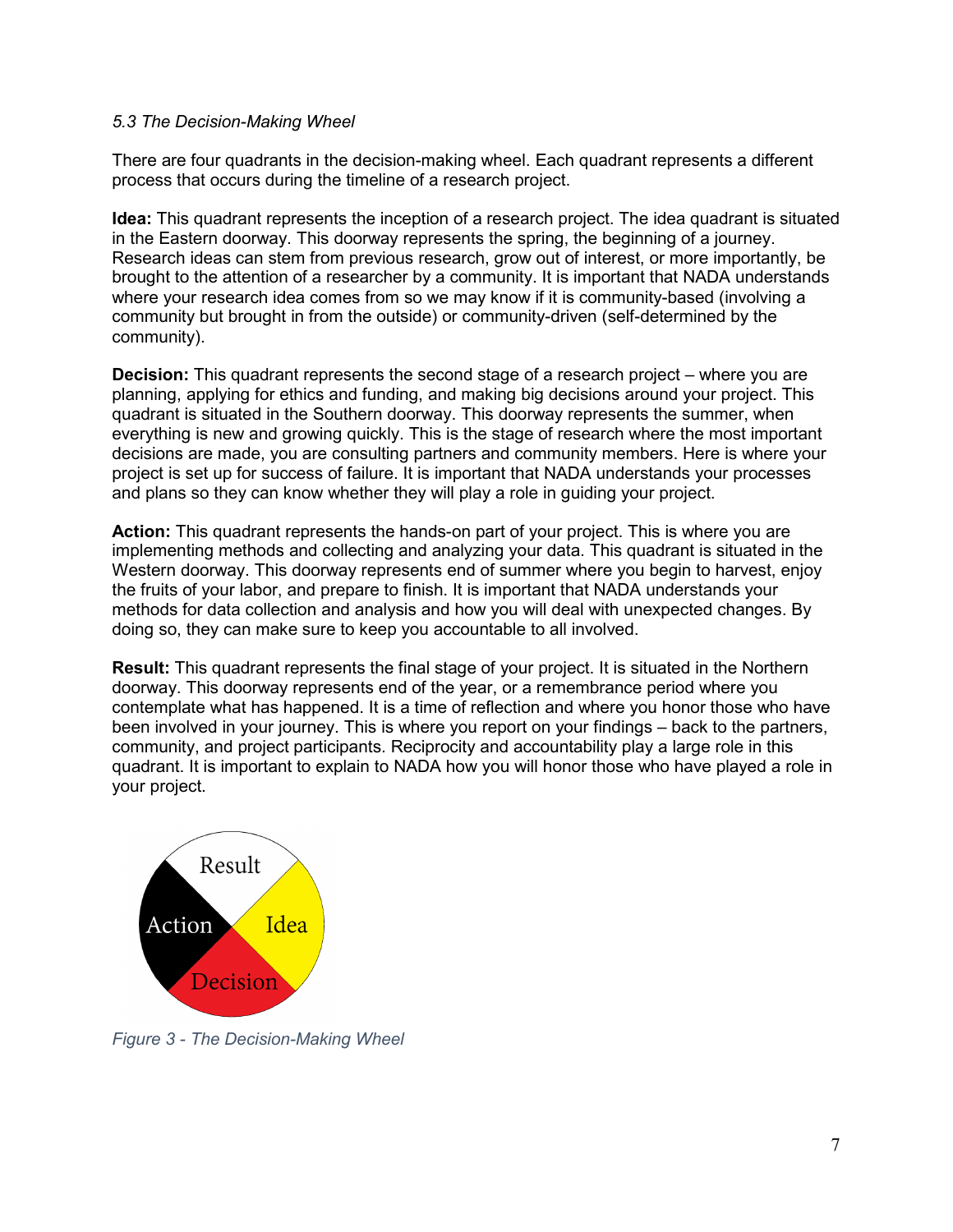### *5.4 Indigenous Knowledge*

The parts of our framework, as mentioned earlier, are embedded in Indigenous knowledge. Indigenous values, relationships, and decision-making cannot be discussed in isolation of Indigenous knowledge. Wilson discusses that an Indigenous research paradigm that aligns with Indigenous values and he states that every researcher should consider the axiology, epistemology, ontology, and methodology that they will use and make sure it aligns with the people or community in which the research is being done<sup>2</sup>. Local and Indigenous knowledge refers to the understanding, skills, and philosophies developed by societies with long histories of interactions with their natural surroundings. For Indigenous peoples, local knowledge informs decision-making about fundamental aspects of day-to-day life15. Many communities involved in research are "held hostage to expert research from the West and to models of development that negate local and Indigenous knowledge"<sup>6</sup>. By sharing how your research is embedded in Indigenous knowledge – through epistemologies, ontologies, and methodologies – NADA is better able to understand how your research centers Indigenous peoples in a way that is respectful, reciprocal and shows how your research relates and is responsible to Indigenous peoples.

## *5.5 The Four R's – Respect, Reciprocity, Responsibility, and Relationality*

An essential part of the framework to always consider are the four R's. These are represented in Figure 1 as arrows, as they are an ongoing practice when doing research. Doing research is a long-term commitment, and throughout the entire process, each of the four R's should be considered and reconsidered as processes, methods, and relationships grow and change.

**Respect**: Respect is an integral part of any relationship. Acknowledging differences and respecting them is key to building trusting and long-lasting relationships. NADA needs to know that your research is going to respect us, the participants, the values, and the land your research is held on.

**Reciprocity:** A key concept in Indigenous cultures is reciprocity. Often research practices have been one-sided, in that researchers usually take what is shared with them and give nothing in return. Respectfully sharing your results is a significant example of reciprocity, but how else will you be reciprocal? NADA would like to know how you will give back to those who are sharing their experiences, knowledge, and lives with you.

**Responsibility:** In all research, there is a need to be responsible to your partners and participants, responsible for your methods and data, and responsible for your values and ours. By accepting responsibility, you enrich the research process and are enriched by  $it^{16}$ .

**Relationality:** A vital part of research is relationality. There are two aspects to this concept. The first is considering how your research idea or topic relates to those involved in the project. Is your research project relevant to participants? The second is Indigenous axiology or relational accountability<sup>2</sup>. NADA wants to know, are you accountable to your relations?

## 6.0 Conclusion

This protocol was developed to ensure partnerships between Indigenous communities, the National Aboriginal Diabetes Association, and the academy are reciprocal, respectful, and accountable. The protocol is embedded in reconciliation, self-determination, and hopes to ensure that Indigenous peoples are at the forefront of the research process. The protocol and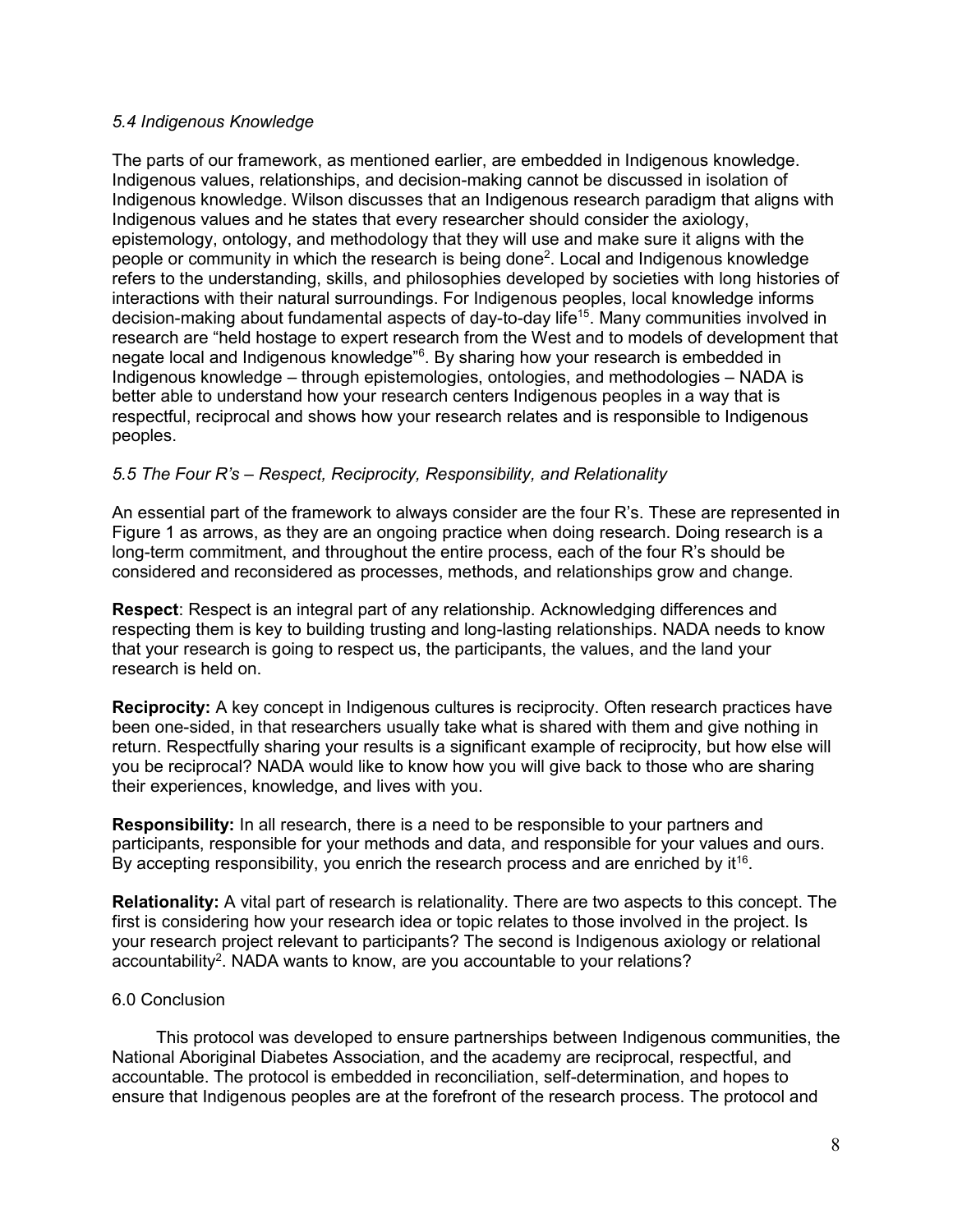application were designed to reduce the workload for NADA as they are often approached by researchers and organizations to partner in research projects and do not have the human capacity to review all with careful consideration and in a timely manner. *Tâpwêwin* was created specifically for these kinds of processes to consider Indigenous epistemologies, ontologies, methodologies, and axiology's when it comes to research partnership involving Indigenous peoples.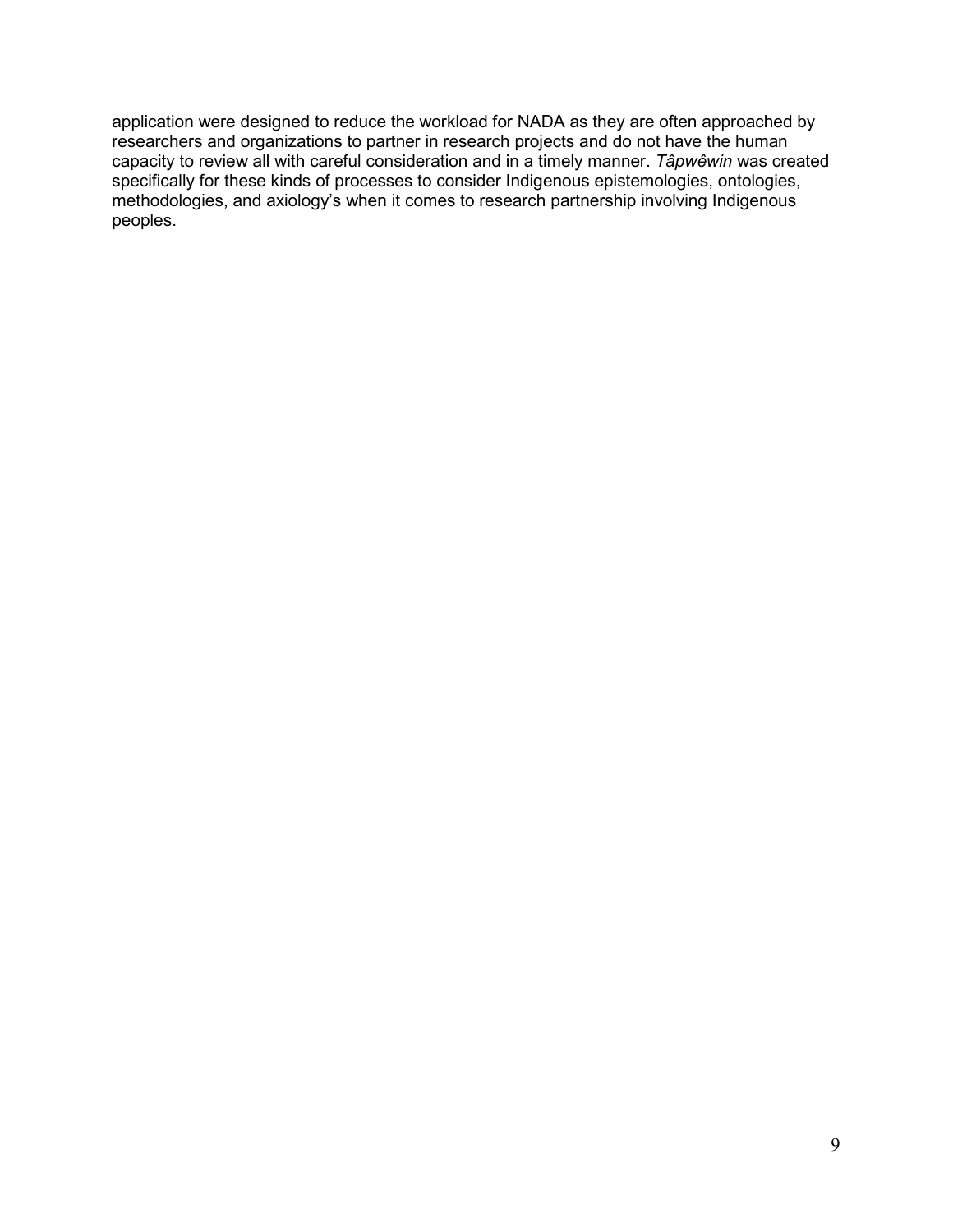## **References Cited**

- 1. National Aboriginal Diabetes Association. "History." National Aboriginal Diabetes Association. Accessed April 19, 2019. http://nada.ca/?page\_id=287.
- 2. Wilson, Shawn. *Research Is Ceremony: Indigenous Research Methods*. Halifax: Fernwood Pub., 2008.
- 3. Restoule, Jean-Paul. "What Is Reconciliation?" What Is Reconciliation? Accessed April 14, 2019. https://www.oise.utoronto.ca/abed101/what-is-reconciliation.
- 4. Truth and Reconciliation Commission of Canada. *Honouring the Truth, Reconciling for the Future: Summary of the Final Report of the* Report. Truth and Reconciliation Commission. 4.
- 5. Henderson, William B. "Indigenous Self-Government in Canada." The Canadian Encyclopedia. Accessed March 13, 2019. https://www.thecanadianencyclopedia.ca/en/article/aboriginal-self-government.
- 6. Smith, Linda Tuhiwai. *Decolonizing Methodologies: Research and Indigenous Peoples*. London: Zed Books, 1999.
- 7. Kovach, Margaret. "Conversational Method in Indigenous Research." *Conversational Method in Indigenous Research*5, no. 1 (2010): 40-48.
- 8. Carlson, Elizabeth. "Anti-colonial Methodologies and Practices for Settler Colonial Studies." *Settler Colonial Studies*7, no. 4 (2016): 496-517. doi:10.1080/2201473x.2016.1241213.
- 9. Ontario Secondary School Teachers' Federation. *Full Circle: First Nation, Métis, Inuit Ways of Knowing*. Publication.
- 10. Ross, Rupert. *Indigenous Healing: Exploring Traditional Paths*. Toronto: Penguin Canada Books, 2014.
- 11. Rigney, Lester-Irabinna. "Internationalization of an Indigenous Anticolonial Cultural Critique of Research Methodologies: A Guide to Indigenist Research Methodology and Its Principles." *Wicazo Sa Review*14, no. 2 (1999): 109-21. doi:10.2307/1409555.
- 12. Brown, Leslie Allison, and Susan Strega. *Research as Resistance: Revisiting Critical, Indigenous, and Anti-oppressive Approaches*. Toronto: Canadian Scholars Press, 2005.
- 13. Cardinal, Harold, and Walter Hildebrandt. *Treaty Elders of Saskatchewan: Our Dream Is That Our People Will One Day Be Clearly Recognized as Nations*. Calgary, Alberta: University of Calgary Press, 2000.
- 14. Kirkness, Verna J. *Knowledge Across Cultures: A Contribution to Dialogue Among Civilizations*. Report. Comparative Research Centre, The University of Hong Kong. 2001.
- 15. UNESCO. "What Is Local and Indigenous Knowledge". United Nations Educational, Scientific and Cultural Organization. Accessed March 12, 2019. http://www.unesco.org/new/en/natural-sciences/priority-areas/links/relatedinformation/what-is-local-and-indigenous-knowledge.
- 16. Weber-Pillwax, Carl. "Indigenous Researchers and Indigenous Research Methods: Cultural Influences or Cultural Determinants of Research Methods." *Pimatisiwin*2, no. 1 (2004): 77-90.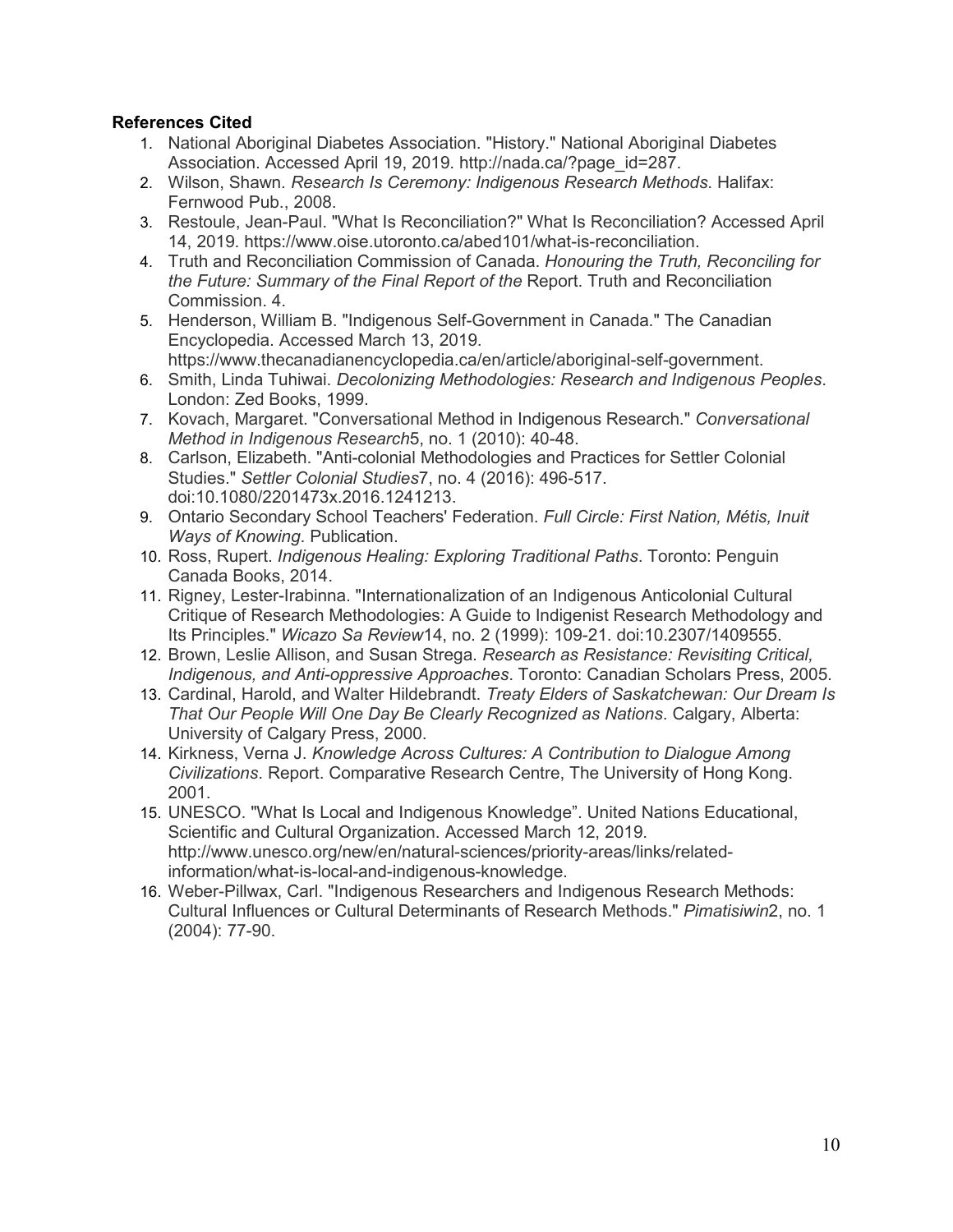## Appendix A: Pre-Screening Form

*On these pages are questions to see if the application meets the minimum requirements for the National Aboriginal Diabetes Association's research partnership. It is designed to make the application review process streamlined. If the applicant does not meet the required standards concerning their three priorities, they can then be screened out. If the applicant does meet the required standards, they will move forward into a full review.*

| <b>Project Title:</b> |                                                                                                                                                                                                                                                                 |                          |                                   |                |   |   |                                 |
|-----------------------|-----------------------------------------------------------------------------------------------------------------------------------------------------------------------------------------------------------------------------------------------------------------|--------------------------|-----------------------------------|----------------|---|---|---------------------------------|
|                       | <b>Research Lead:</b>                                                                                                                                                                                                                                           | <b>Project Duration:</b> |                                   |                |   |   |                                 |
|                       | <b>Contact Information</b>                                                                                                                                                                                                                                      |                          |                                   |                |   |   |                                 |
|                       | <b>Description of Project:</b>                                                                                                                                                                                                                                  |                          |                                   |                |   |   |                                 |
|                       |                                                                                                                                                                                                                                                                 |                          |                                   |                |   |   |                                 |
|                       |                                                                                                                                                                                                                                                                 |                          |                                   |                |   |   |                                 |
|                       | The following checklist is to understand if the research<br>project follows the principles of NADA. There is no total<br>score, but we are very interested in the responses. Please<br>check the most appropriate rating. For each item, check<br>only one box. |                          | 1<br><b>Very</b><br><b>Little</b> | $\overline{2}$ | 3 | 4 | 5<br><b>Very</b><br><b>Much</b> |
|                       | 1. Do you are or anyone in your team have any of the<br>following qualifications:                                                                                                                                                                               |                          |                                   |                |   |   |                                 |
|                       | Knowledge of or relationship with the community?                                                                                                                                                                                                                |                          |                                   |                |   |   |                                 |
|                       | ii. Knowledge of the culture and traditions of the<br>community?                                                                                                                                                                                                |                          |                                   |                |   |   |                                 |
|                       | iii. Training in Indigenous research methodologies?                                                                                                                                                                                                             |                          |                                   |                |   |   |                                 |
|                       | iv. Experience in research with Indigenous                                                                                                                                                                                                                      |                          |                                   |                |   |   |                                 |
|                       | communities?<br>A. Reconciliation                                                                                                                                                                                                                               |                          |                                   |                |   |   |                                 |
| $\overline{2}$        | Do members of the defined participating community in                                                                                                                                                                                                            |                          |                                   |                |   |   |                                 |
|                       | the research have concern with or experience with the                                                                                                                                                                                                           |                          |                                   |                |   |   |                                 |
|                       | issue?                                                                                                                                                                                                                                                          |                          |                                   |                |   |   |                                 |
| 3.                    | Is attention given to barriers to participation, with                                                                                                                                                                                                           |                          |                                   |                |   |   |                                 |
|                       | consideration of those who have been under-<br>represented in the past?                                                                                                                                                                                         |                          |                                   |                |   |   |                                 |
|                       | 4. Are efforts to research the issue or topic supported by<br>members of the community?                                                                                                                                                                         |                          |                                   |                |   |   |                                 |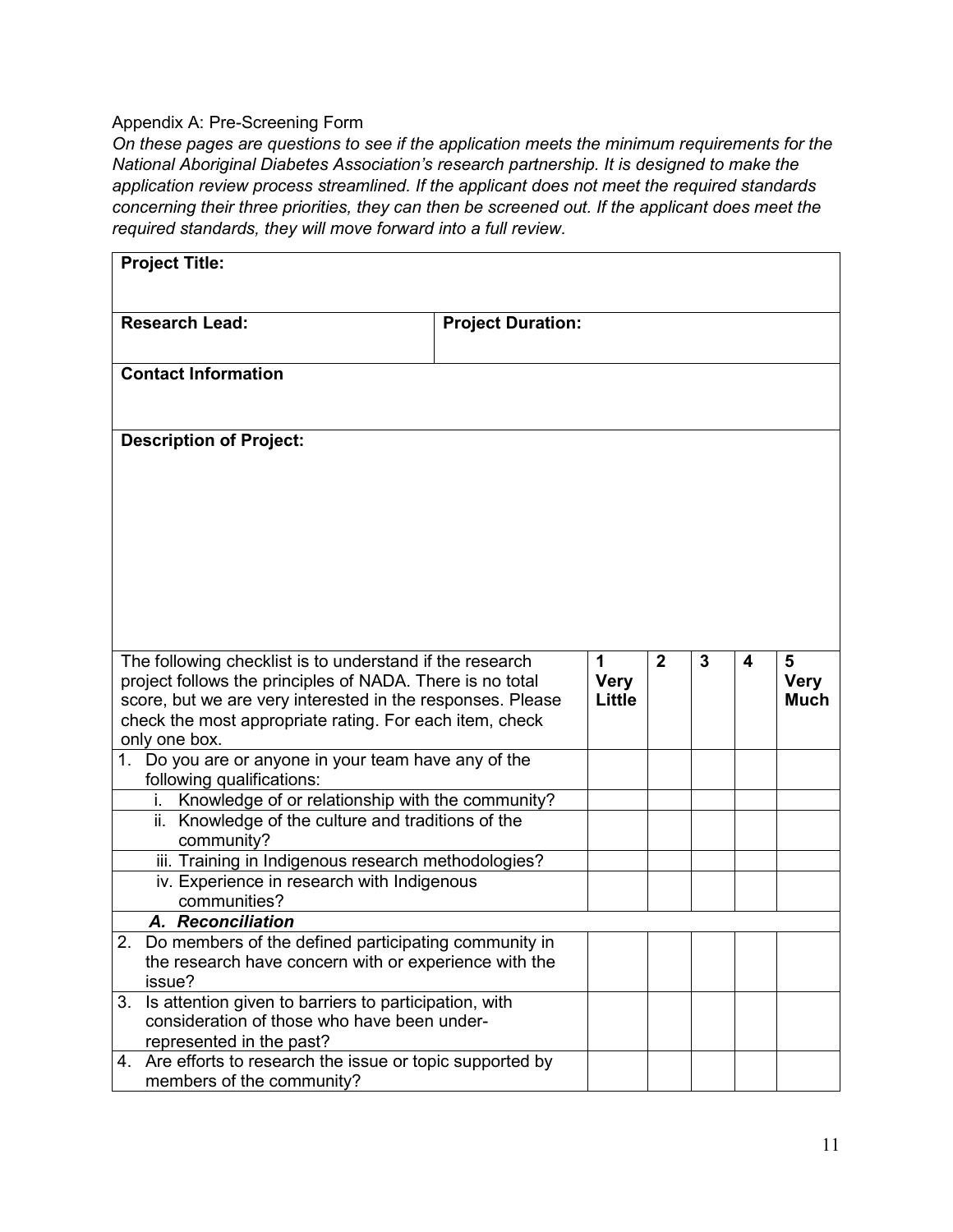|                                                                                      | 5. Does the process allow for flexibility or change in                                   |  |  |  |  |
|--------------------------------------------------------------------------------------|------------------------------------------------------------------------------------------|--|--|--|--|
|                                                                                      | research methods and focus, as necessary?                                                |  |  |  |  |
| 6.                                                                                   | Can the research facilitate collaboration between                                        |  |  |  |  |
|                                                                                      | community participants and resources external to the                                     |  |  |  |  |
|                                                                                      | community?                                                                               |  |  |  |  |
|                                                                                      | 7. Do community participants benefit from the research                                   |  |  |  |  |
|                                                                                      | outcomes?                                                                                |  |  |  |  |
|                                                                                      | <b>B.</b> Indigenous Involvement                                                         |  |  |  |  |
|                                                                                      | 8. Are interested members of the defined community                                       |  |  |  |  |
|                                                                                      | provided opportunities to participate in the research                                    |  |  |  |  |
|                                                                                      | process?                                                                                 |  |  |  |  |
|                                                                                      | 9. Does the research process apply the knowledge of                                      |  |  |  |  |
|                                                                                      | community participants in the phases of planning,                                        |  |  |  |  |
|                                                                                      | implementation, and evaluation?                                                          |  |  |  |  |
|                                                                                      | 10. For community participants, does the process allow for                               |  |  |  |  |
|                                                                                      | learning about research methods?                                                         |  |  |  |  |
|                                                                                      | 11. Are community participants involved in analytical issues:                            |  |  |  |  |
|                                                                                      | Interpretation, synthesis, and verification of conclusions?                              |  |  |  |  |
|                                                                                      | C. Self-Determination                                                                    |  |  |  |  |
|                                                                                      | 12. Can the research facilitate learning among community                                 |  |  |  |  |
|                                                                                      | participants about individual & collective resources for                                 |  |  |  |  |
|                                                                                      | self-determination?                                                                      |  |  |  |  |
|                                                                                      | 13. Did the impetus for the research come from the                                       |  |  |  |  |
|                                                                                      | community?                                                                               |  |  |  |  |
|                                                                                      | 14. Is there attention to or an explicit agreement with respect                          |  |  |  |  |
|                                                                                      | to ownership of the research data?                                                       |  |  |  |  |
|                                                                                      | 15. Is there attention to or an explicit agreement between                               |  |  |  |  |
|                                                                                      | researchers and community participants with respect to                                   |  |  |  |  |
|                                                                                      | the dissemination of the results?                                                        |  |  |  |  |
|                                                                                      | These guidelines are adapted from: Green LW, George A, Daniel M, Frankish CJ, Herbert    |  |  |  |  |
|                                                                                      | CP, Bowie WR, O'Neill M: Study of Participatory Research in Health Promotion: Review and |  |  |  |  |
| Recommendations for the Development of Participatory Research in Health Promotion in |                                                                                          |  |  |  |  |
|                                                                                      | Canada. Ottawa: Royal Society of Canada, 1995                                            |  |  |  |  |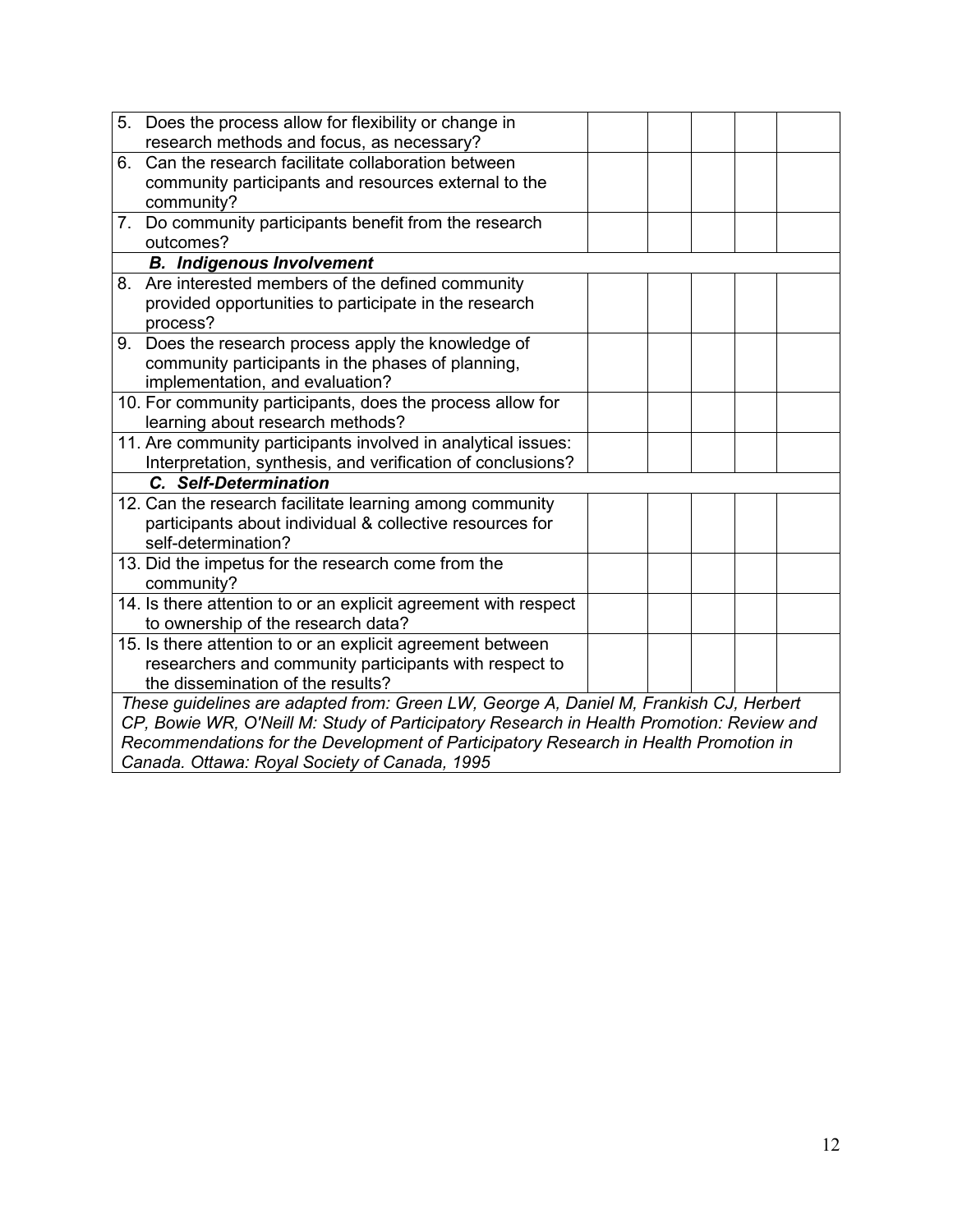## Appendix B: Full Application

*The following questions are the full application. These questions are designed to get more detail regarding the research project. They follow the research framework set out in Tâpwêwin and will provide the National Aboriginal Diabetes Association with more information, so they may make an informed decision with 'great and careful consideration.' These questions are also designed to allow the applicant to reflect on their projects' ideas, methods, relations, and goals.*

|    | <b>Values</b>                                                                                      |
|----|----------------------------------------------------------------------------------------------------|
|    | 1. Please position yourself.                                                                       |
|    |                                                                                                    |
|    |                                                                                                    |
|    |                                                                                                    |
|    |                                                                                                    |
|    |                                                                                                    |
|    |                                                                                                    |
|    | <b>Partnerships</b>                                                                                |
|    | 2. Please list all partners and describe their involvement in the project (i.e. funding and        |
|    | obligations, community, other community partners like NADA, and research participants).            |
|    |                                                                                                    |
|    |                                                                                                    |
|    |                                                                                                    |
|    |                                                                                                    |
|    |                                                                                                    |
|    |                                                                                                    |
|    |                                                                                                    |
| 3. | Please detail what a partnership with the National Aboriginal Diabetes Association (NADA)          |
|    | would involve.                                                                                     |
|    |                                                                                                    |
|    |                                                                                                    |
|    |                                                                                                    |
|    |                                                                                                    |
|    |                                                                                                    |
|    |                                                                                                    |
|    |                                                                                                    |
|    | Tâpwêwin – Idea                                                                                    |
|    | 4. Please describe the origin of your project idea (i.e. is it from prior research, did you create |
|    | the project in partnership with a community, was the project idea brought to you from              |
|    | community members?) and how it will benefit all involved?                                          |
|    |                                                                                                    |
|    |                                                                                                    |
|    |                                                                                                    |
|    |                                                                                                    |
|    |                                                                                                    |
|    |                                                                                                    |
|    |                                                                                                    |
|    |                                                                                                    |
|    | Tâpwêwin - Decision                                                                                |
|    | 5. Please describe the process of getting your project started (i.e. do you have an Indigenous     |
|    | advisory committee, are their elders involved, what has the process been like, have things         |
|    | changed?)                                                                                          |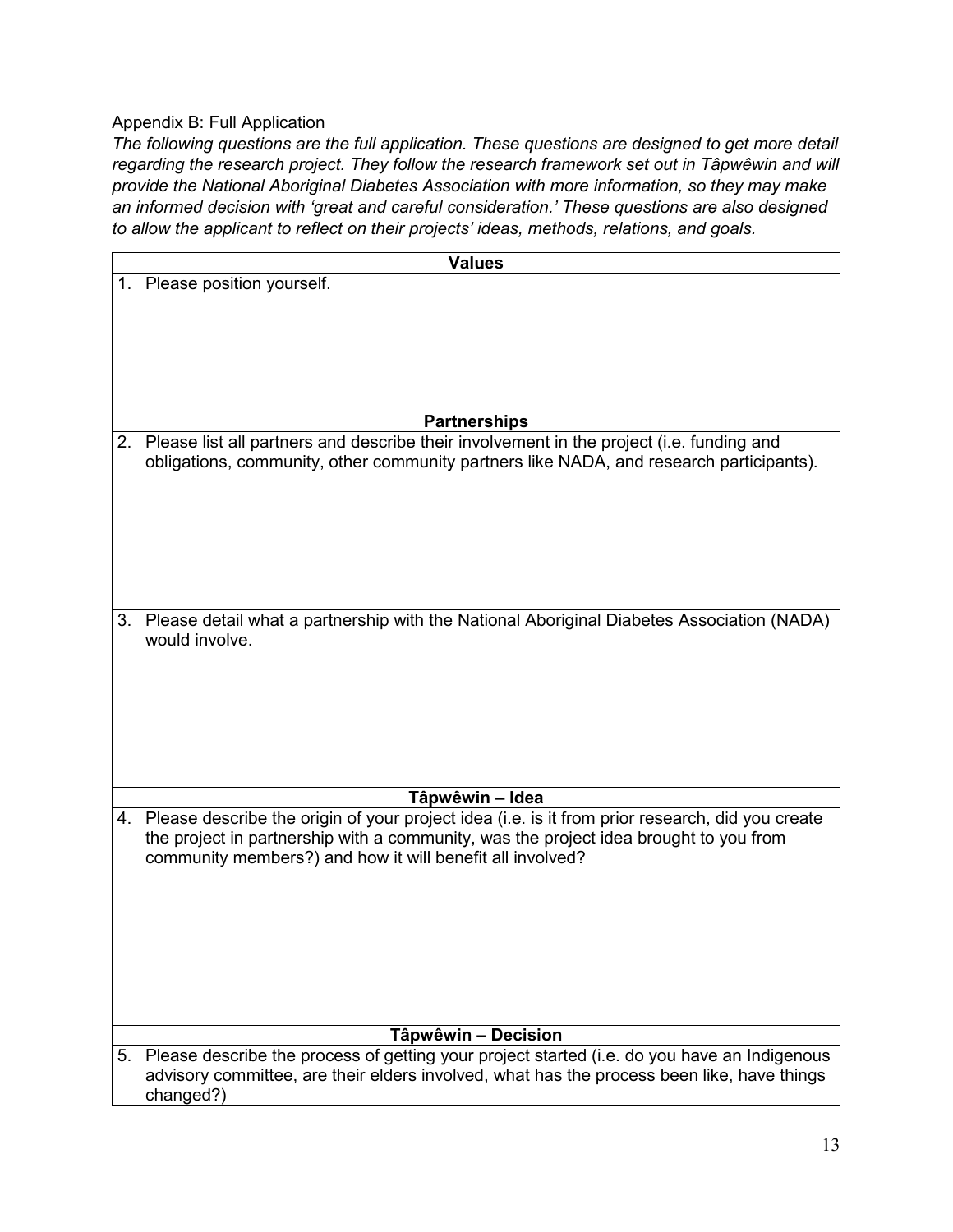|    | Tâpwêwin - Action                                                                                                                                                                                                                                                                                                                                                                       |
|----|-----------------------------------------------------------------------------------------------------------------------------------------------------------------------------------------------------------------------------------------------------------------------------------------------------------------------------------------------------------------------------------------|
| 6. | Please describe the methods and processes during the data collection stages of your<br>project (i.e. how are you collecting data, do you have ethics and what does that entail, will<br>there be payment/reimbursement for participants time/knowledge, will participants have<br>the opportunity to provide feedback and comments on all draft reports, presentations, and<br>papers?) |
|    |                                                                                                                                                                                                                                                                                                                                                                                         |
|    | Tâpwêwin - Results                                                                                                                                                                                                                                                                                                                                                                      |
|    | 7. Please describe what will happen once data has been collected and analysed (i.e. who will<br>own data and results, who will have access to the data, will community/research<br>participants have co-authorship on findings and reports, how will you share your results<br>with the community, community partners, and research participants?)                                      |
|    | <b>Indigenous Knowledge</b>                                                                                                                                                                                                                                                                                                                                                             |
|    | 8. How will Indigenous knowledge be incorporated into the project at all stages (i.e.<br>methodologies, elder involvement, research framework, dissemination of results)?                                                                                                                                                                                                               |
|    |                                                                                                                                                                                                                                                                                                                                                                                         |
|    | Respect, Reciprocity, Responsibility, and Relationality                                                                                                                                                                                                                                                                                                                                 |
|    | 9. Will the research project keep in mind, at all stages, respect, reciprocity, responsibility, and<br>relationality? If possible, please describe. See Partnership Agreement for details.                                                                                                                                                                                              |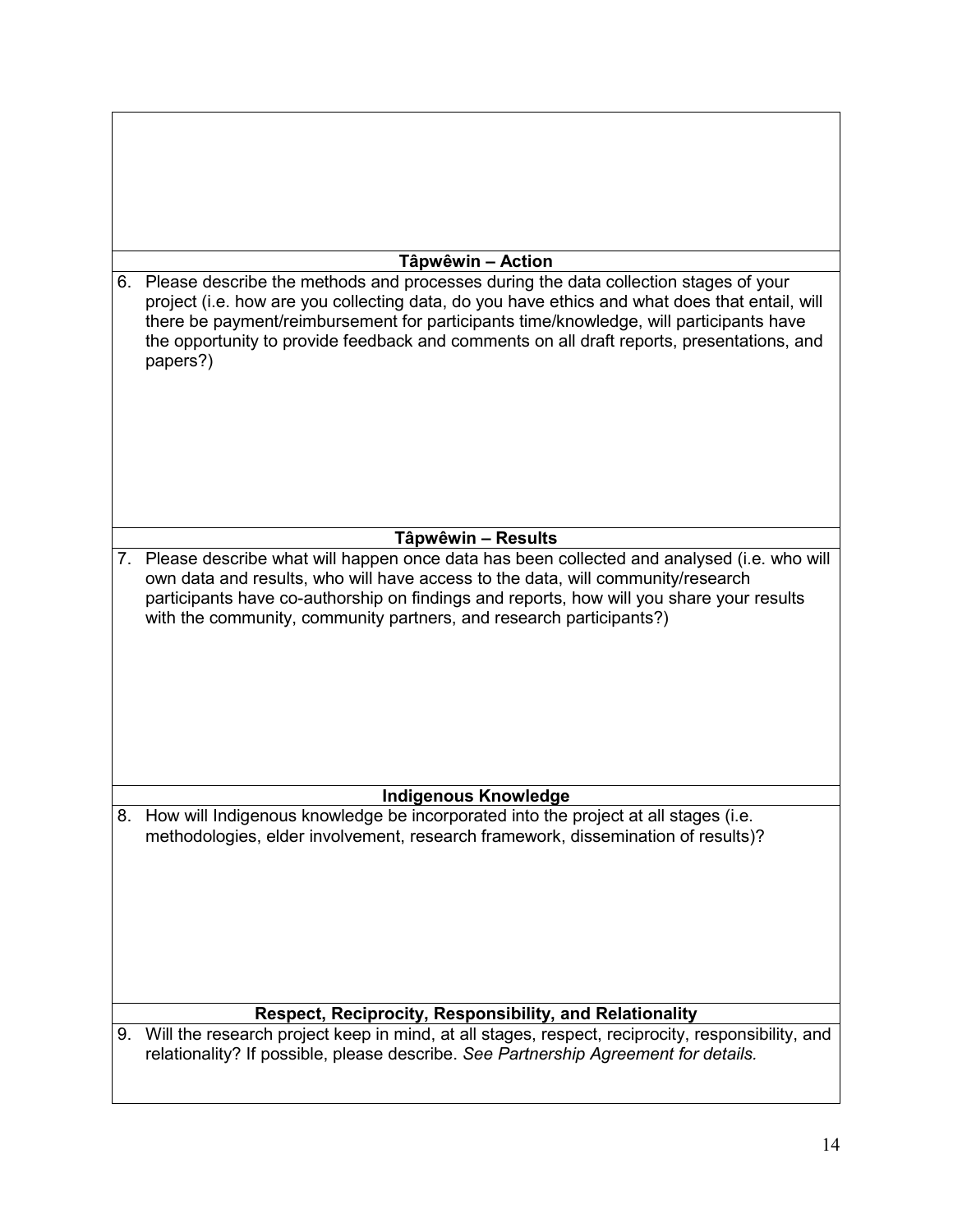### **Other**

10. Please use this space to describe the research further or the explain the importance of doing this research.

11. While not necessary, you may attach documents (Project proposal, funding application, ethics, academic/advisory references, etc.). Please list any documents you have attached to this application.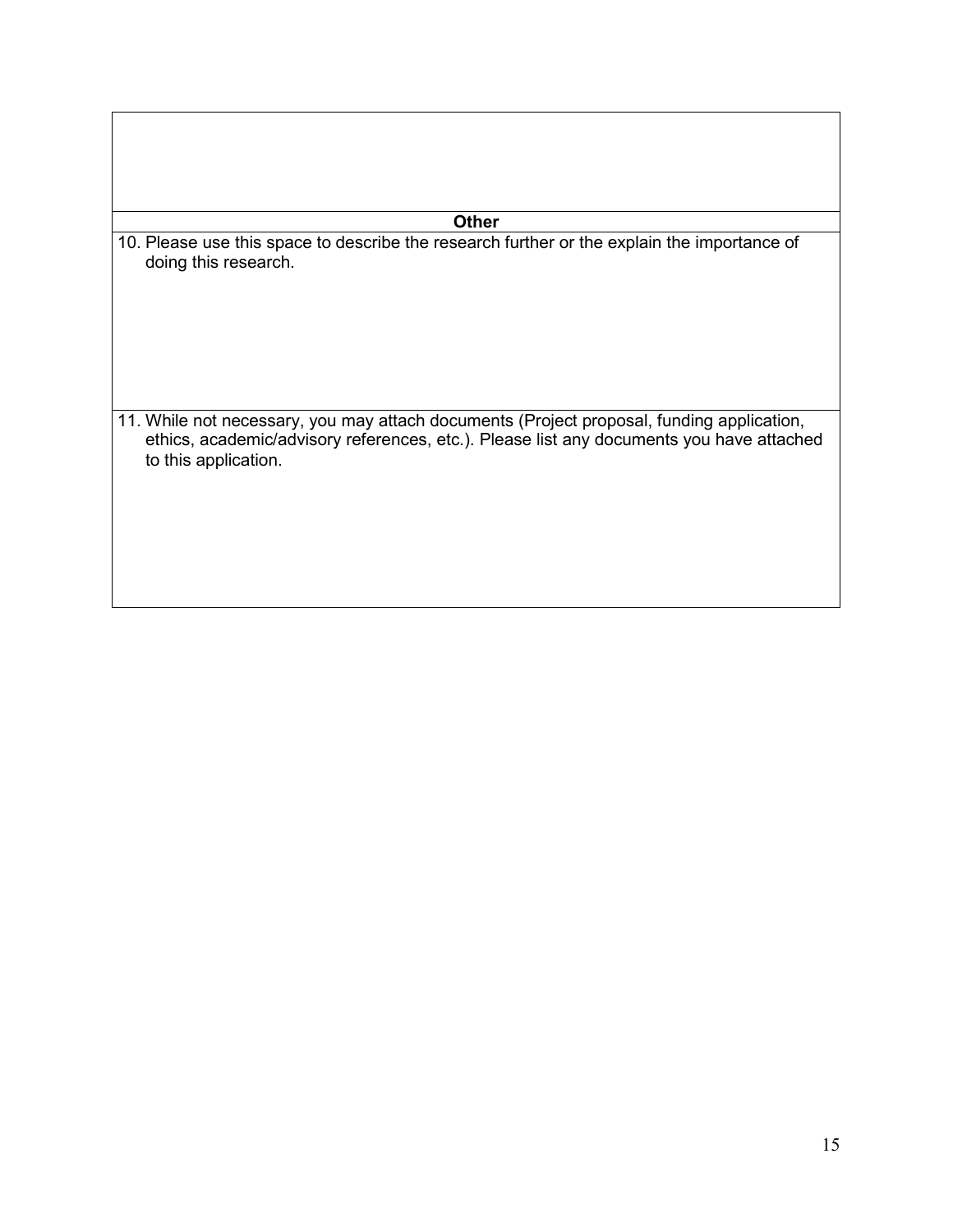#### Appendix C: Partnership Agreement

*The following agreement outlines the National Aboriginal Diabetes Association's priorities and partnership framework for the applicant. By signing the agreement, the applicant agrees to abide within the priorities and framework set out by NADA, be accountable to their answers in the pre-screen and full application and understands that if they or NADA do not uphold these priorities and the framework, both parties are within their rights to terminate the partnership.*

The National Aboriginal Diabetes Association's (NADA) mission is to lead the promotion of healthy environments to prevent and manage diabetes by working together with people, communities and organizations. Since NADA's inception, they have been an active leader in diabetes awareness and prevention and do so by supporting organizations and projects aimed at diabetes and related issues. NADA recognizes that diabetes is a systemic health issue amongst Indigenous peoples and that the process of doing research in this area is just as important as the results.

NADA would like to partner with researchers, organizations, and communities who uphold their priorities, listed below.

- **1. Reconciliation –** "Reconciliation is about establishing and maintaining a mutually respectful relationship between Aboriginal and non-Aboriginal peoples in this country. For that to happen, there must be awareness of the past, an acknowledgement of the harm that has been inflicted, atonement for the causes, and action to change behavior."<sup>[1](#page-16-0)</sup>
- **2. Indigenous Involvement** Indigenous people are involved in as many stages of the project as possible. This can include but not restricted to the creation of the research idea, the design of the research process, involvement in research methods, report writing, co-authorship, and presentations of findings.
- **3. Self-Determination**  "All peoples have the rights of self-determination. By that right, they freely determine their political status and freely pursue their economic, social and cultural development."[2](#page-16-1) In research, this means that Indigenous peoples have the right to determine if research can be done when research can be done, and who can do the research.

To uphold these priorities in and amongst their partnerships, NADA has created a research framework to guide both their partnerships and the research being done with Indigenous peoples. Outlined below are the layers of their research framework – *Tâpwêwin:* "great and careful consideration."

- **1. Values** All parties respect and acknowledge and will not compromise one another's values and ways of knowing,
- **2. Partnerships** Partnerships are equal, and all parties are accountable to one another.
- **3. The Decision-Making Wheel –** The research process is well thought out from inception to result sharing.
- **4. Indigenous Knowledge** The research is embedded in Indigenous epistemologies and ontologies, and values Indigenous knowledge at the same standard as Western knowledge.
- **5. The Four R's** Respect, reciprocity, relationality, and responsibility.
	- **a.** Respect for all involved and their worldviews.
	- **b.** Reciprocity in the relationships people and knowledge.

<span id="page-16-0"></span> <sup>1</sup> Indigenous Corporate Training. (2018). What reconciliation is and what it is not*. Indigenous Corporate Training Inc*. Retrieved from https://www.ictinc.ca/blog/what-reconciliation-is-and-what-it-is-not

<span id="page-16-1"></span><sup>2</sup> United Nations. (1960). Declaration on the granting of independence to colonial countries and peoples. *General Assembly.* Retrieved from https://www.un.org/en/decolonization/declaration.shtml